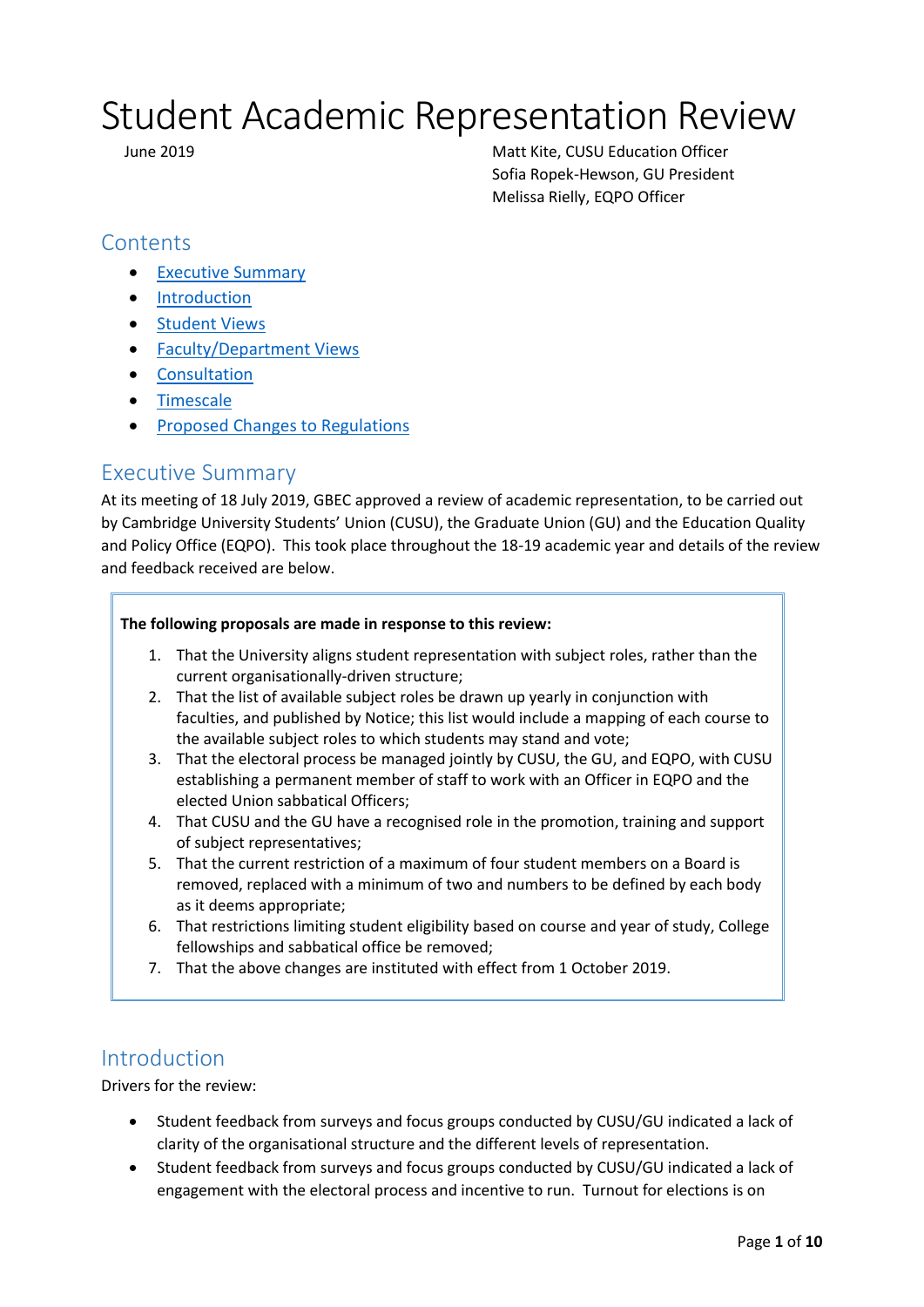average quite low, ranging from an average of 6% for School Council elections up to around 30- 35% for Faculty Boards. The average voter turnout of institutions polled was around 18%.

 Anecdotal feedback from Faculties and Departments indicated that the electoral process was poorly understood and felt to be overly restrictive and bureaucratic.

CUSU and the GU managed liaison with students, and EQP managed liaison with Faculties, Departments and Schools. In addition, EQP liaised with the Student Registry regarding the current process for generation of the electoral rolls. Surveys were undertaken in the Long Vacation and the Michaelmas Term, and a consultation on the resulting proposals undertaken in May 2019.

## <span id="page-1-0"></span>Student Views

During the Long Vacation of 2018, CUSU conducted an online survey of academic representatives from previous years. 46 responses were received. Of those respondents, 38 were representatives during the 2018-19 academic year. Responses were received from student representatives in all schools except Clinical Medicine, and from students who were representatives during all years of study. The survey was targeted at faculty-level representatives, but a number of responses were received from other types of representative, including those at department or Tripos part level. Some responses suggest a lack of understanding of the different levels of student academic representation. CUSU also held a focus group of incumbent representatives during Michaelmas term 2018.

63% of respondents were selected in formal election process. Of the rest, almost all were selected informally. This is likely either because elections were not held for uncontested roles, or because elections are not used as the selection process for some informal representative positions at department or Tripos part level. Of those for whom there was an election, one third of respondents were the only candidate. Overall, 60% of representatives were selected in contested elections. Focus group participants claimed there was generally perceived to be little engagement with elections or incentive to run, and turnout was understood to be very low.

There was also inconsistency in how clearly representatives reported understanding the role before selection. 59% of survey respondents reported that the duties of the role were clear or very clear before they ran to be a Faculty Rep, against 41% who responded neutrally or said that the role was unclear. After selection, 53% reported being given an outline of the role, while 40% believed that they had not been. These varied between introductory conversations and formal documents.

Student understandings of what the role consists of varied, with some identifying the formal role in governance processes as important (e.g. *"sit on a variety of different committees", "represent student concerns on the Faculty Board")* and others choosing to highlight more informal representation and student-facing activity (e.g. *"Understand and relay the concerns and desires of the student body", "advocating on behalf of specific students and connecting them with relevant staff where appropriate", "leading and establishing student/staff collaborative projects"* ).

Providing training for student representatives does not appear to be standard practice amongst institutions: 85% reported that they had not received any training from their Faculty, Department, or equivalent. CUSU currently delivers training for academic representatives on an unofficial basis, which 36% of respondents had attended. This training was valued by those who received it, with 79% of respondents rating it either useful or very useful**.** One third of respondents had received some form of guidance from their predecessor. Focus group participants too said that training was useful and that the Students' Unions are well placed to deliver it. Opportunities to meet representatives from other institutions were also thought useful and seen as a benefit of coordinated support and training.

When respondents were asked to rate how able they felt to participate in formal meetings on a scale from 1 to 5, where 5 indicated "Completely" and 1 meant "Not at all", 40% of answers were 3 or lower.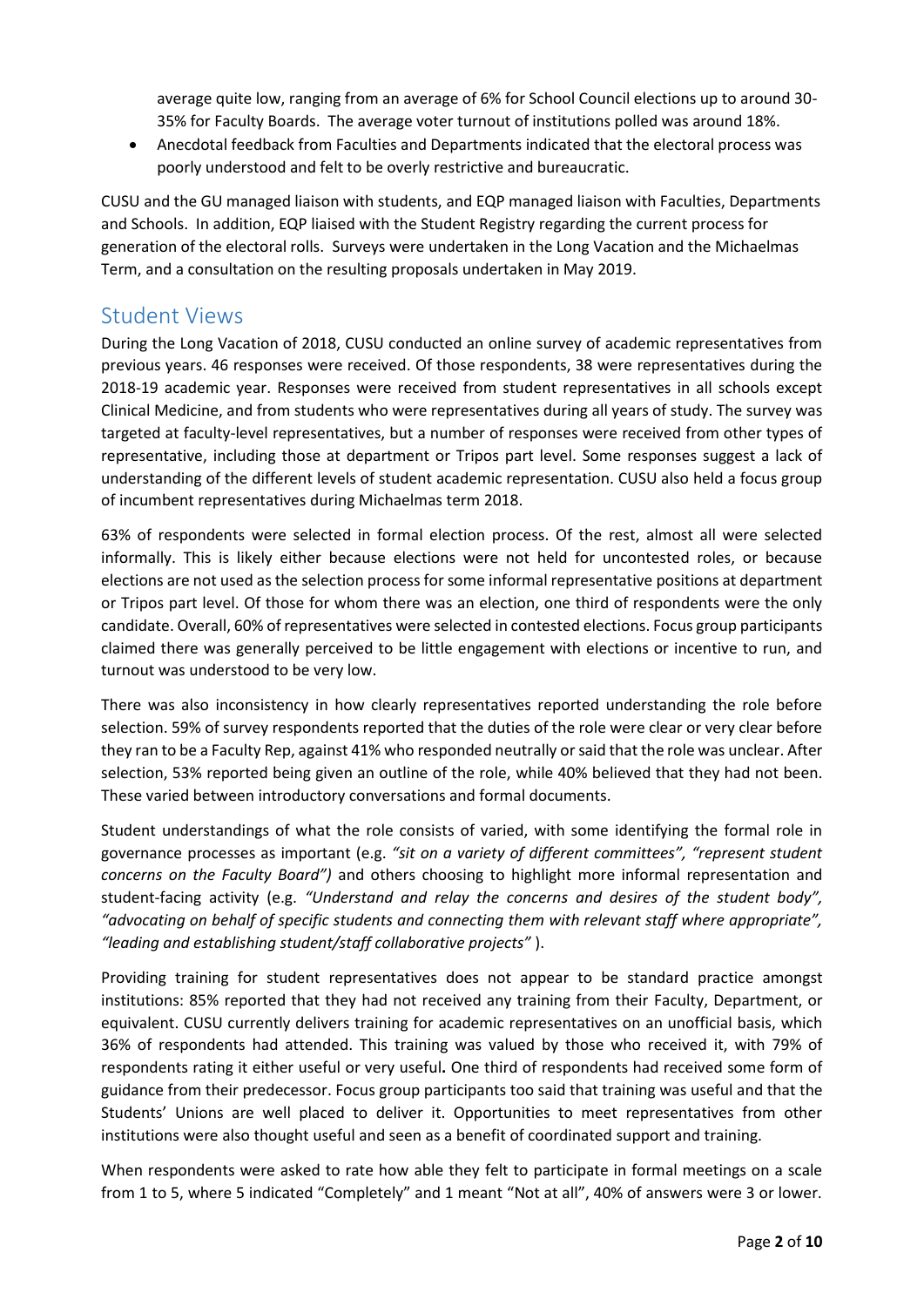Reasons given were a roughly even split between a lack of familiarity with the format, a lack of confidence, and not feeling listened to or respected. Open-ended responses to this question often indicated that students felt excluded (e.g. *"it can be very daunting at first to sit around a table with a number of professors and feel able to voice an opinion", "Often time was very tight at meetings, so I felt adding my thoughts was an inconvenience"*) but just as often students saw themselves as not usefully adding to conversations. (e.g *"Once you get used to [the format], not speaking in meetings is due to not being able to add best to the content, rather than because you don't want to", "We had fairly minimal feedback to relate and I don't feel like my off the cuff impressions would make for particularly helpful responses"*)

There were several further open-response opportunities for comment in the survey of representatives and focus group. Notable themes emerging from this and the focus group were:

- Lack of understanding of governance structures, including a desire for training including *"explanation of the committees and processes…necessary to help achieve your aims"*
- A strong message from the focus group participants was the need for means of contacting the students in a constituency. Representatives often did not have access to mailing lists, or had to communicate with students via Faculties who would often alter the tone or comment of their message. For representatives to the Councils of the Schools, these mailing lists do not exist.
- The issues facing undergraduate and postgraduate representatives were seen as being broadly similar, but it was seen as more important to have a well-functioning representative system for postgraduates, who often have closer ties to their Department or Faculty than to their College community and representatives.
- Many responses included frustration that student representatives were treated as if they were supposed to provide *"a student opinion rather than the student opinion"*; representatives often expressed a desire to consult students on issues or bring issues that students had raised with them to meetings, but were unsupported in doing so and were instead used simply as a feedback mechanism for issues raised by the School, Faculty or Department.

# <span id="page-2-0"></span>Faculty/Department Views

During Michaelmas Term 2018 all Faculty Boards and equivalent bodies were sent a survey requesting details of:

- Their views on the current process for electing student representatives
- The types of roles available, and how available roles were promoted to students
- Training provided, and handover between reps
- How they liaise with student representatives, and how representatives liaise with the student body

21 responses were received.

Overall, faculties and departments felt that student representation was valued. 19 respondents (90%) answered yes to both survey questions: *Do you feel the current representative system enables student representatives to engage well with the roles* and *In general, do you feel that your Faculty Board representatives actively contribute to the work of the Board* (1 no, 1 no response).

The majority of respondents (81%) elect both formal Faculty Board representatives and informal subject or year representatives. These informal roles vary widely in structure and organisation, but most reported that students identified more closely with the informal roles than the formal. This appears to be a central issue in many areas, with comments suggesting that it causes confusion on the part of students (lack of visibility/understanding of the formal roles, lack of clarity about who to contact about what, overlap of duties resulting in gaps in provision and feedback). These informal roles are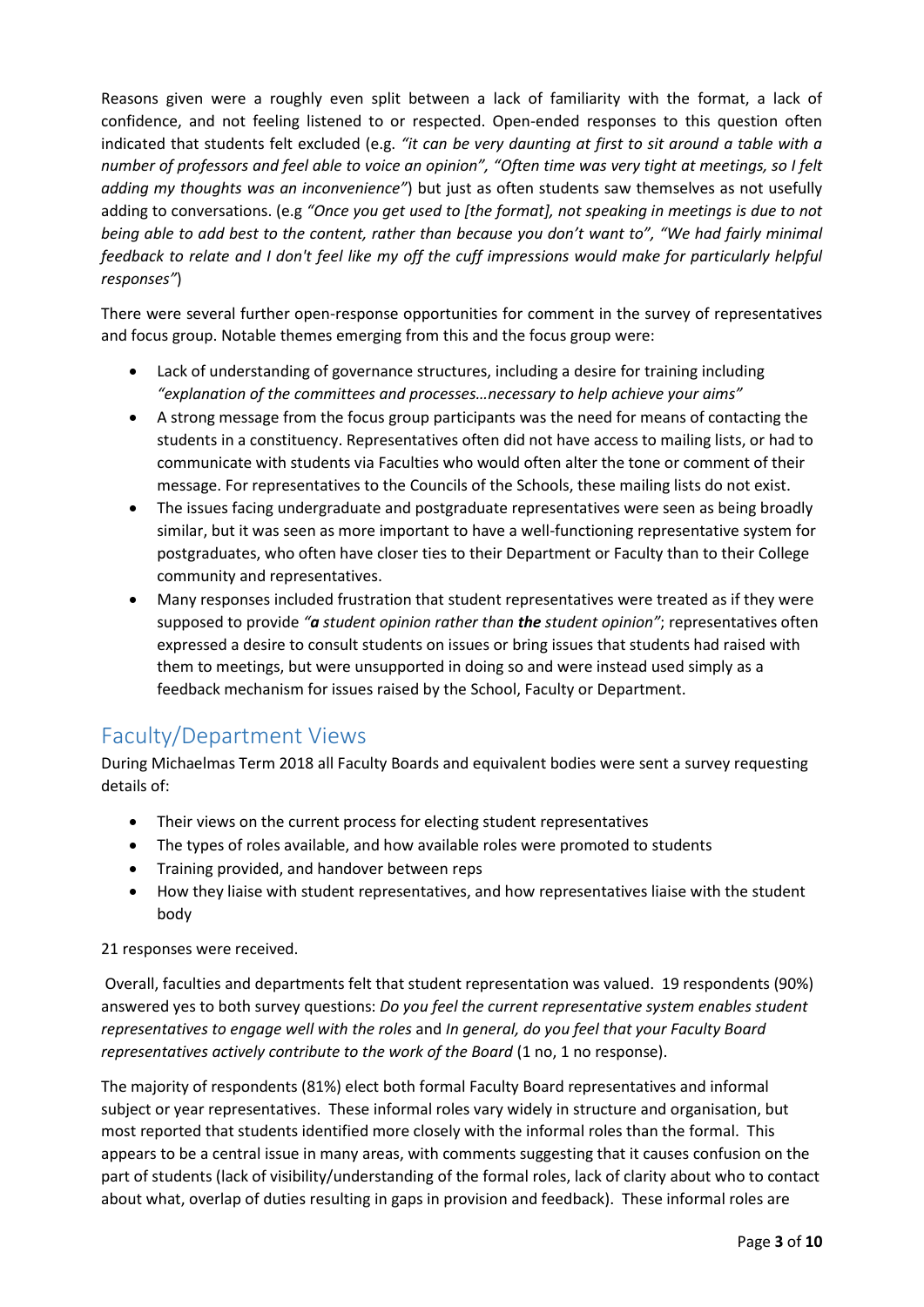managed entirely in-house by faculties and departments, some operating a first-come, first-served system and some a formal election process.

Responses to the operational side of elections was mixed, with 66% reporting that they felt the electoral process worked well overall. Negative comments were generally about timing of elections, errors in central roll generation, and difficulties engaging students. 62% felt that the timing of elections was appropriate, with most Departments reporting that Michaelmas meetings were often without representation and so earlier would be more suitable; however, many acknowledged that earlier elections may not be feasible in other ways:

*"It's not ideal because we spend Mich term without a full set of reps, but it's hard to see how it could be brought forward as student rolls wouldn't necessarily be final and students wouldn't know much about each other for voting."*

*"This is likely the best time, though appointing from Dec-Nov means (potentially) final year students can't attend all meetings, possibly needing bye-elections and disjointed terms. Moving the elections earlier in term would solve this, but likely result in fewer volunteers for reps as they are still settling in to Cambridge."*

*"… the first couple of meetings of Michaelmas term are almost always bereft of student reps because they have either left, or moved to the next year and seem to think their term is over."*

Faculties were asked how well they felt central generation of the electoral roll operated, and which schemes were used for elections as outlined in University Ordinance. 62% of faculties felt that central generation worked well, but free text comments noted that there were often errors or that data had to manually manipulated to ensure that students were correctly placed. Some of these errors resulted from misunderstanding the definitions of eligibility outlined in Ordinance. Of the 11 electoral schemes available, only 5 were reported in use. Some of the schemes reported in the survey do not tally with records held by the Student Registry upon which the electoral rolls are generated, which may also be a cause of roll errors. Some responses commented on whether the roll was necessary or not, given that the majority of areas know their students already or could extract the information from CamSIS.

Incoming representatives are generally not provided with training by the faculty or outgoing representatives, although almost all make an effort to engage with the students to ensure they are aware of process and key contacts. Only 29% of responding faculties provide training for incoming representatives. 57% have a designated liaison officer to meet with them, varying in roles from the Faculty Board Chair or Secretary to Teaching Administrator or Head of Department. There appear to be little to no formal processes for handover between students, with only 38% of faculties knowing that outgoing reps provided information to their successors.

This lack of training is reflected in responses to the question *What do you understand the role of the Faculty Board student representatives to be.* These responses generally revolved around providing the student voice or providing feedback on changes, or representing student interests. However, in addition some responses picked up lack of student clarity and shared understanding of the role:

*"Initially, students expect more substantial agency and engagement. However, they subsequently come to see their role as a less active one, concerned more with 'monitoring' than influencing. … The nature of the business being discussed (particularly at Council) is such that students often do not feel they are in a position to comment (either due to lack of direct relevance, or lack of information). There is therefore a risk that reps could become disillusioned, as the perception could arise that student representation on Faculty Board and Council is a 'box ticking' exercise. Reps don't necessarily appreciate, before undertaking the role, that being a student representative on a*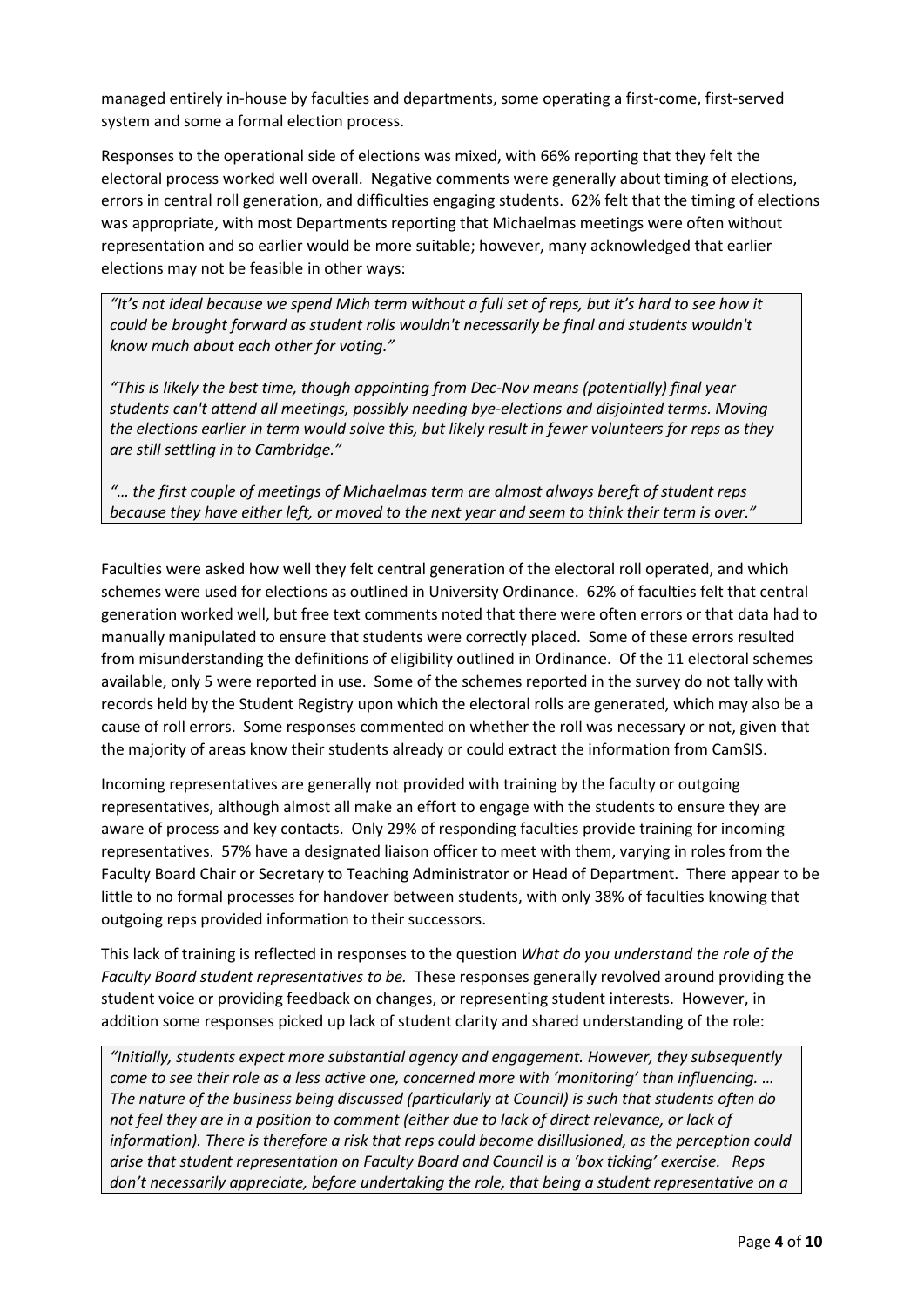*strategic body such as Faculty Board or Council, differs to being a representative on a Tripos course committee."*

# <span id="page-4-0"></span>Consultation

After reviewing the responses to the initial surveys of students and staff, the Education Officer from CUSU, the GU President, and an EQPO Officer considered appropriate solutions to the issues raised. A set of proposals were drawn up and sent to Faculty Boards for consultation in May 2019 (GBEC minute 543.5.10 refers, 8 May 2019).

The proposal outlined the following changes:

- Replacing the current system of Faculty Board representatives to align representation with subject disciplines, rather than organisational structure. The list of subject representatives would be drawn up in conjunction with Faculties and Departments, and would replace the current schemes specifying numbers/levels of representatives on each body with a more flexibly defined system.
- Mapping courses to more than one subject representative role, enabling students to be considered eligible to stand or vote for election in more than one discipline.
- Proposing the introduction of multiple roles within a subject, for example electing up to five undergraduate students; this would provide a pool of representatives, serving to increase availability and accessibility of representatives for both staff and students. This pool could serve to populate committees at multiple levels across the Faculty, Department, and School level.
- Removing the current requirement to have not more than four student members on a Faculty Board, and to introduce a minimum number of two, enabling Faculty Boards to choose student members in class *f* from among the subject representatives as they deem most appropriate.
- Siting the organisation and administration of subject representative elections with CUSU and the GU, removing the administrative burden from Faculties and Departments and providing clearer identity and coherence to the overall representative structure.
- For CUSU and the GU to have an institutionally recognised role in training and support of representatives.

19 responses were received to the consultation, from 18 Faculties and 1 Council of the School. In addition, responses were received from two School Council student representatives; the students did not respond to the consultation questions per se and so are not included in the statistics below, but their comments have been considered and included in the resulting recommendations.

Responses to the consultation were mixed, but in general there was support for the proposed model.

### Concerns raised and responses

*Do you agree with the proposal to move away from specified Faculty Board (or other body) representatives and to a system of multiple subject representatives upon which the Board (or other body) may call?* 

The majority of respondents supported the primary proposal to align representation to subject discipline rather than committee, but the difference was marginal (53% in support). However, of those who did not support the proposal, a number of comments were made which we feel to be manageable within the proposed model:

 Many responses which did not support the proposal were from non-departmental faculties who cited limited impact or concern that establishing multiple subject representatives would not be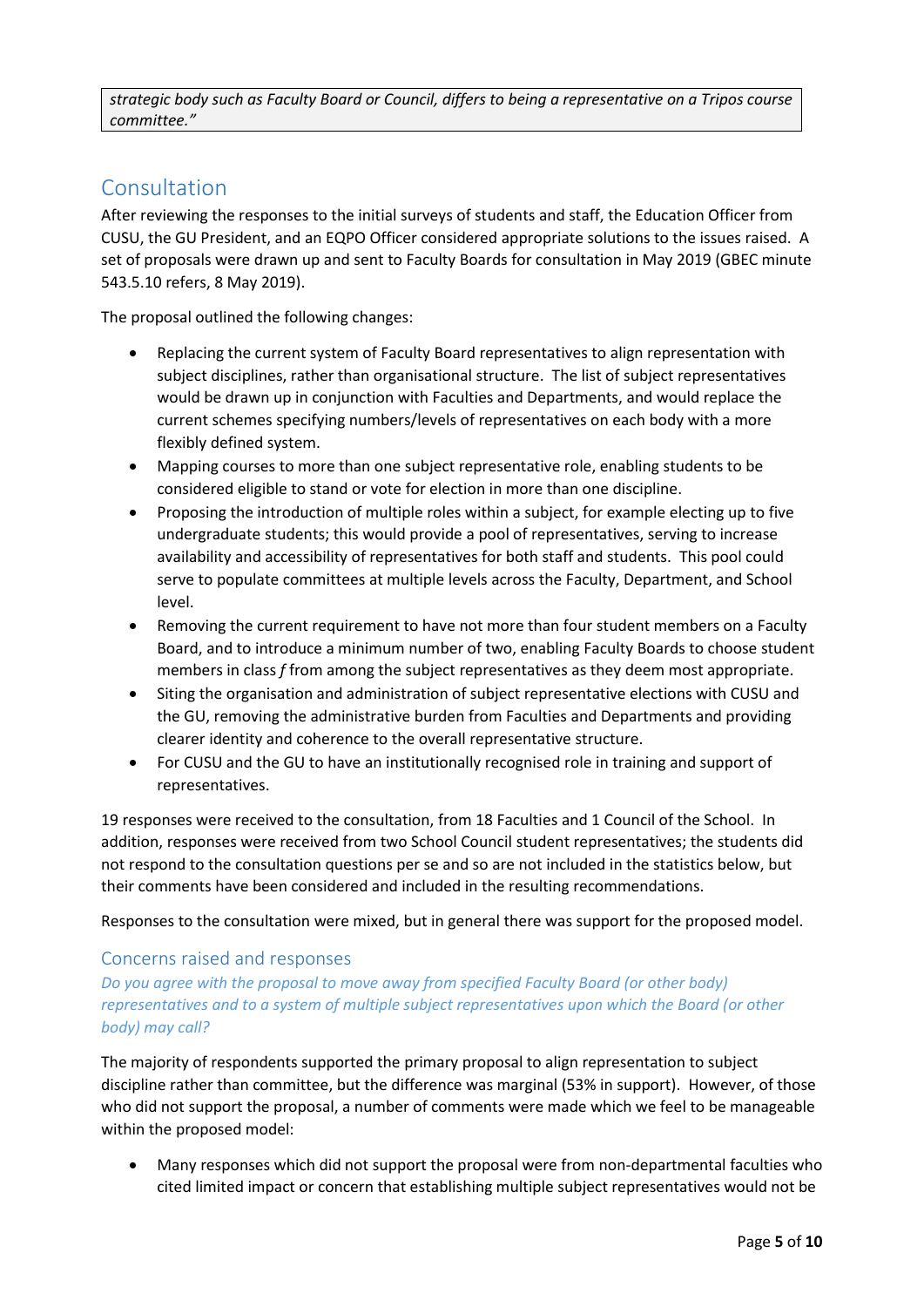appropriate for them. This could be accommodated in the proposed system, as nondepartmental areas which do not wish to recruit multiple subject representatives would be able to maintain their current structure.

- Others reported that they had specific locally-organised systems that worked well for them, and were concerned that the proposals could disrupt these. Since the subject representative list would be specified in consultation with faculties, minimal change to well-functioning local systems would be possible under the proposed system.
- Others were concerned about the definition of "subject", in particular with regard to joint Triposes or where representatives are currently structured by programme. As above, this can be accommodated flexibly within the proposed system, since which representatives a Faculty chose to elect would be agreed with the Faculty and could be reviewed annually.
- A number of responses raised concerns about what the process would be for selecting representatives for different committees from a pool of reps, as well as lack of coherence and complexity of communication. We accept this concern but feel that the proposed system introduces flexibility to allow for deputising or rotation if desired, but do not require this as standard. It is not the intention that committee attendance should become *ad hoc*; instead, roles for election would be established in consultation with the Faculty with a predetermined plan for committee attendance.

We therefore feel that, although the majority in favour is slim, there is insufficient evidence that the proposal would be detrimental to those opposed, and it should be taken forward.

However, in taking these comments into account we do propose to exclude School representation from the overall proposal. The School response, as well as a number of requests for clarification received on the consultation document, indicated concerns about integrating the move to subject representatives with the selection of representatives to the Councils of the Schools. We agree with these comments and accept that the process of selecting attendees for School-level committees from a large pool of subject representatives might be unduly complex. It is therefore proposed that Council of the School representatives remain a separate defined role as under the current system, but included in the scope of changes to elections and elected at the same time as Subject Reps.

## *Do you agree with the proposal to permit students on interdisciplinary courses to stand or vote for multiple subject representatives?*

The majority of respondents agreed, or had no objection, to this proposal (53% yes, 32% n/a). Some raised concerns that the numbers of students may be small enough to make this cumbersome; this would have to be reviewed in more depth when agreeing the roles available.

## *What impact do you feel the change would have on your Board's (or other body's) engagement with student representation?*

For those responding positively to the proposal overall, responses to this question reflected on the potential to increase engagement and clarity, as well as closer co-ordination of the variety of representation. For those responding negatively to the proposal overall, responses here reflected risk that growing the pool risks poor communication and loss of engagement.

As above, there would be no requirement to have a wide pool of representatives in areas where this is not desirable. Risk of poor communication should be mitigated by the creation of a system which is sufficiently clear to students so that representatives can be held accountable by their constituencies. An additional safety net is provided by the Student's Unions' involvement.

*Should the list of subject representatives be defined in Ordinance, or kept more open to be published yearly?*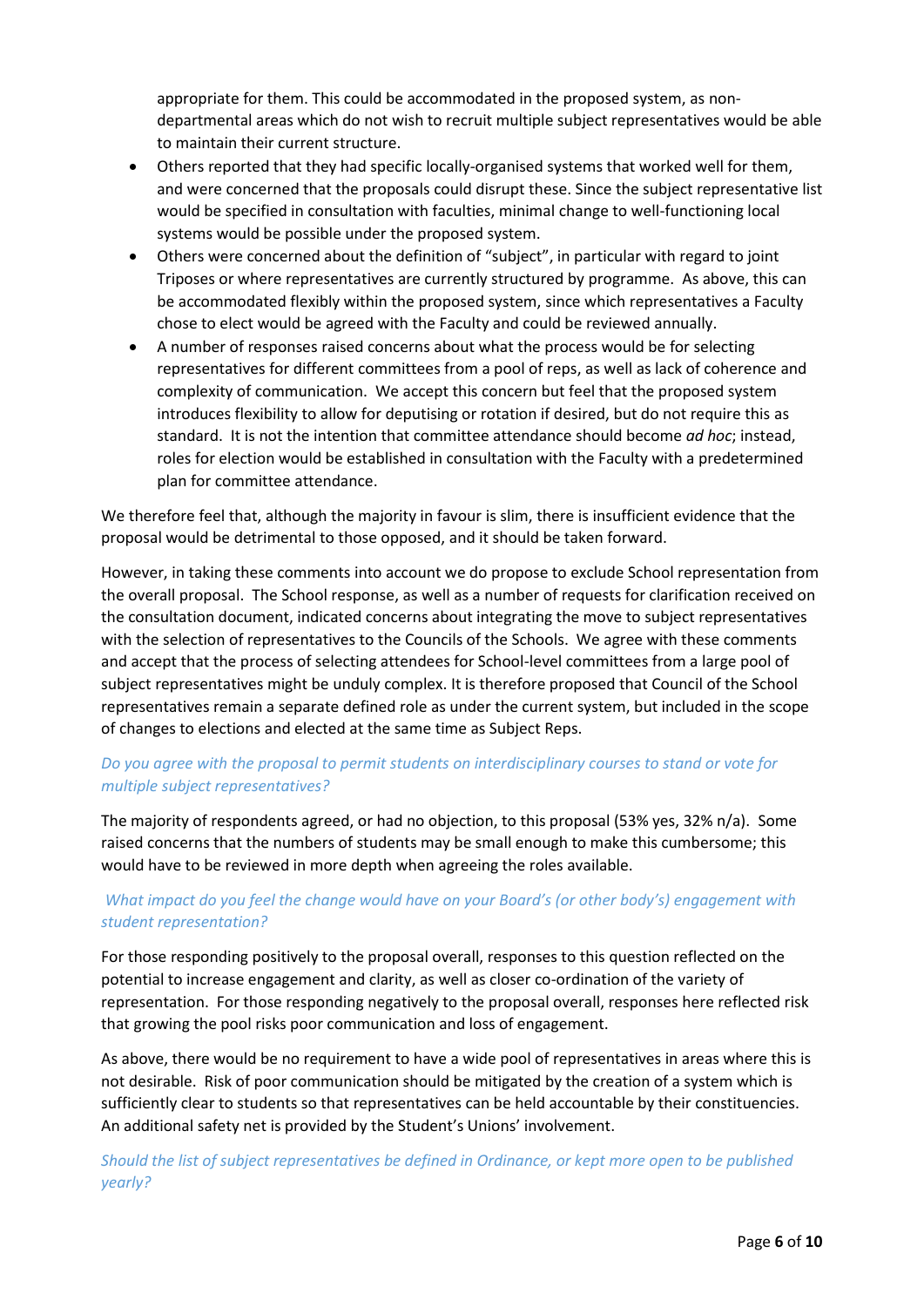All of those responding to the consultation either agreed that this be flexible and published yearly by Notice, or had no comment (63% yes, 37% n/a).

## *Do you agree with the proposal to remove the limit on having more than four student members of a Board, enabling each Board or other body to determine its appropriate number of representatives?*

89% either agreed with or had no opinion on this proposal (68% yes), although comments varied on whether Boards would take the opportunity to increase representation.

## *Do you agree with the proposal to site the organisation and administration of elections with CUSU and the GU?*

This proved to be the most controversial of the proposals, with 69% of respondents disagreeing.

- There were some concerns about undermining local recruitment of candidates and local sense of community, as well as about level of actual engagement with CUSU and the GU by students in some faculties. It is not proposed that any of the changes should limit local promotion of elections which would supplemented by the Students' Unions, who would also continue to provide template materials for faculties and departments to support the promotion of elections, as at present.
- Concerns were raised about accuracy of electoral rolls. CUSU and the GU conduct a verification process on rolls they receive from the Student Registry, and the integrity of their elections receives oversight from Council via the Council Committee for the Supervision of Students' Unions. Many of the proposed changes to Ordinances, intended to introduce greater clarity for students, will also remove the cause of the majority of errors in the electoral rolls. Rolls can be made available to those areas wishing to check them independently, though it is anticipated that the majority of issues will be resolved in advance of roll generation when producing the Notice each year.
- Some faculties raised worries about rapid turnover in the Students' Unions in maintaining the system. It is proposed that the Unions' role in elections would primarily be conducted by a permanent member of staff, who would work with elected officers and with EQPO in order to ensure continuity in the electoral process.
- NB many faculties already operate their elections via CUSU's online voting platform, so in practice there would not be a significant change to the process except that CUSU would take responsibility for receiving and checking electoral rolls from the Student Registry, and populating ballots on the online platform.

We therefore suggest a change to the initial proposal to address these concerns, so as to jointly site the administration and organisation of elections with CUSU, the GU and EQPO. This would not restrict those faculties wishing to promote the roles or to take a greater hand in the process from doing so, but would enable the University to shoulder the bulk of the administrative burden and provide students with a clearer and more cohesive overall structure for representation. A proposed distribution of roles is outlined below:

### Joint

- Establish subject representative mapping with faculties before the beginning of MT
- Publish annual Notice in the Reporter by early October, specifying a mapping of courses to subject reps
- Set up mailing lists for election and for use by elected representatives post-election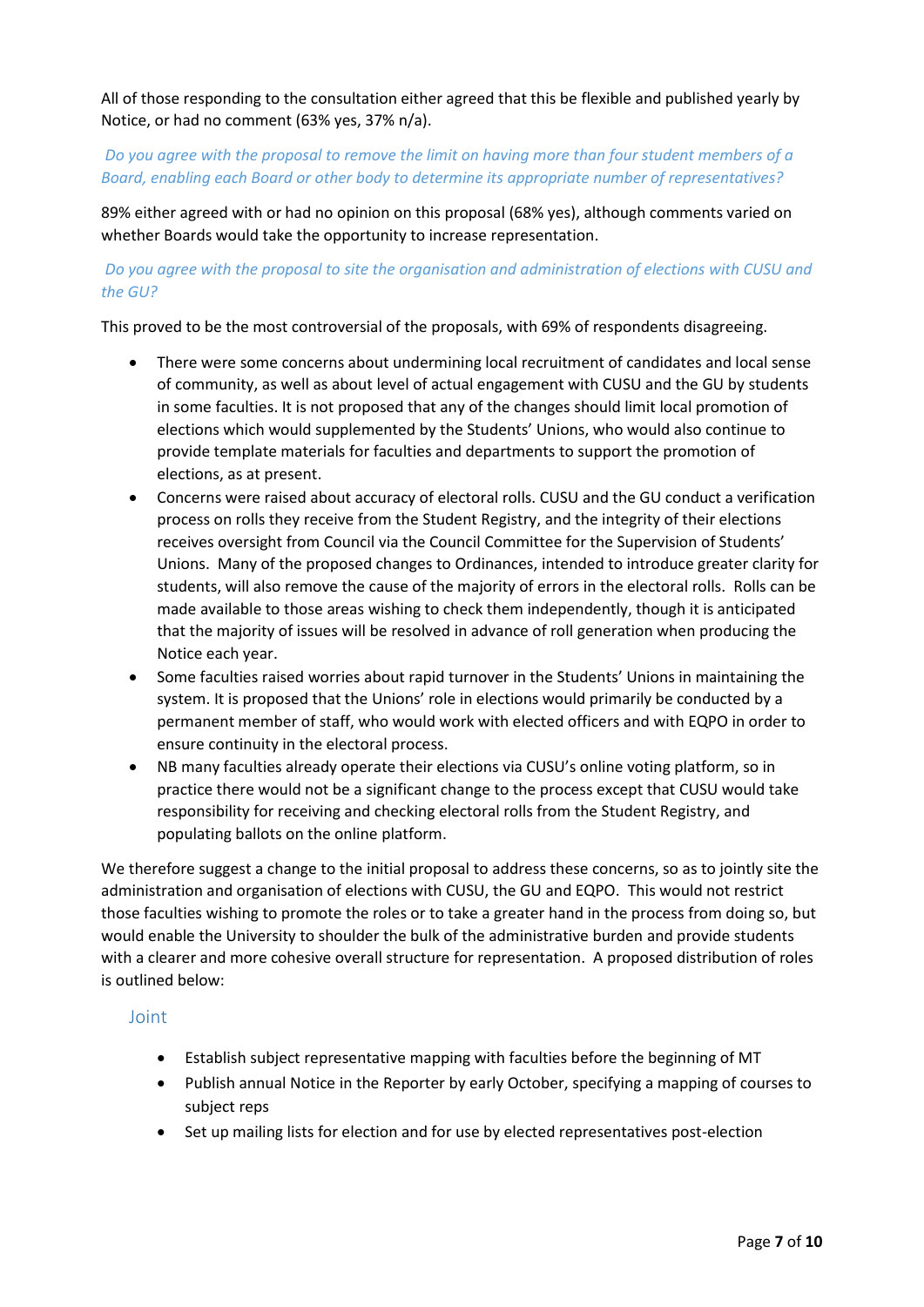## CUSU & GU

- Primary point of contact for students about the representative system
- Create and distribute promotional materials to faculties and departments
- Promote elections to students (in collaboration where desired)
- Provide support for students running for election
- Receive and verify electoral rolls from CamSIS via Student Registry
- Administer voting platform
- Induction training for reps
- Ongoing programme of support and networking for reps

#### EQPO

- Primary point of contact for faculties and departments about the representative system
- Communicate with faculties, departments and schools about changes to the representative system
- Support faculties, departments and schools in best practices working with student reps
- Manage Council of the School student representative elections, as at present

### *Do you agree with the proposal for CUSU and the GU to have an institutionally recognised role in inducting, supporting and training student representatives?*

This proposal was welcomed, with 74% either agreeing or having no opinion (68% yes). One response indicated a desire to avoid a "them and us" approach and to ensure that a collaborative approach is maintained. It is hoped that siting central co-ordination of the representative system jointly between the Student's Unions and the University indicates such a commitment. Increasing the Unions' involvement with the election process will assist in this, by helping to promote the roles effectively prior to the election, and ensuring training can be arranged for representatives in good time following the election.

In responding to the overall proposal, students made a number of suggestions for improving the clarity of communication which reflect comments from the CUSU-led student focus groups. In particular, students highlighted a lack of established formal methods for communicating with the student body, rather than expecting this to be set up by reps or funnelled through Faculty administrators. This will be taken forward as part of the CUSU and GU training and by EQPO as elements of best practice to support student representatives. It is anticipated that mailing lists for each cohort of students eligible to stand or vote for a particular subject representative will be set up and retained for use by the elected representatives.

### *Do you agree with the proposed alignment to a single election date, combined with existing CUSU/GU elections in which students will already be participating?*

Responses were entirely split: 37% yes, 21% n/a, 42% no.

 Responses reflect concerns raised in the Michaelmas survey that holding elections in November is not desirable from the Faculty perspective, as Michaelmas meetings are missed. However, as noted in the survey it is unclear that earlier elections would be feasible with regard to ensuring that students are able to engage with the roles. A few responses suggested that having elections earlier in Michaelmas would allow for better engagement; students consulted by the Unions felt differently, saying that earlier elections would discourage some, in particular those on one year courses, from running. There are also issues around the generation of electoral rolls, since the complete data are only available from CamSIS after the division of term.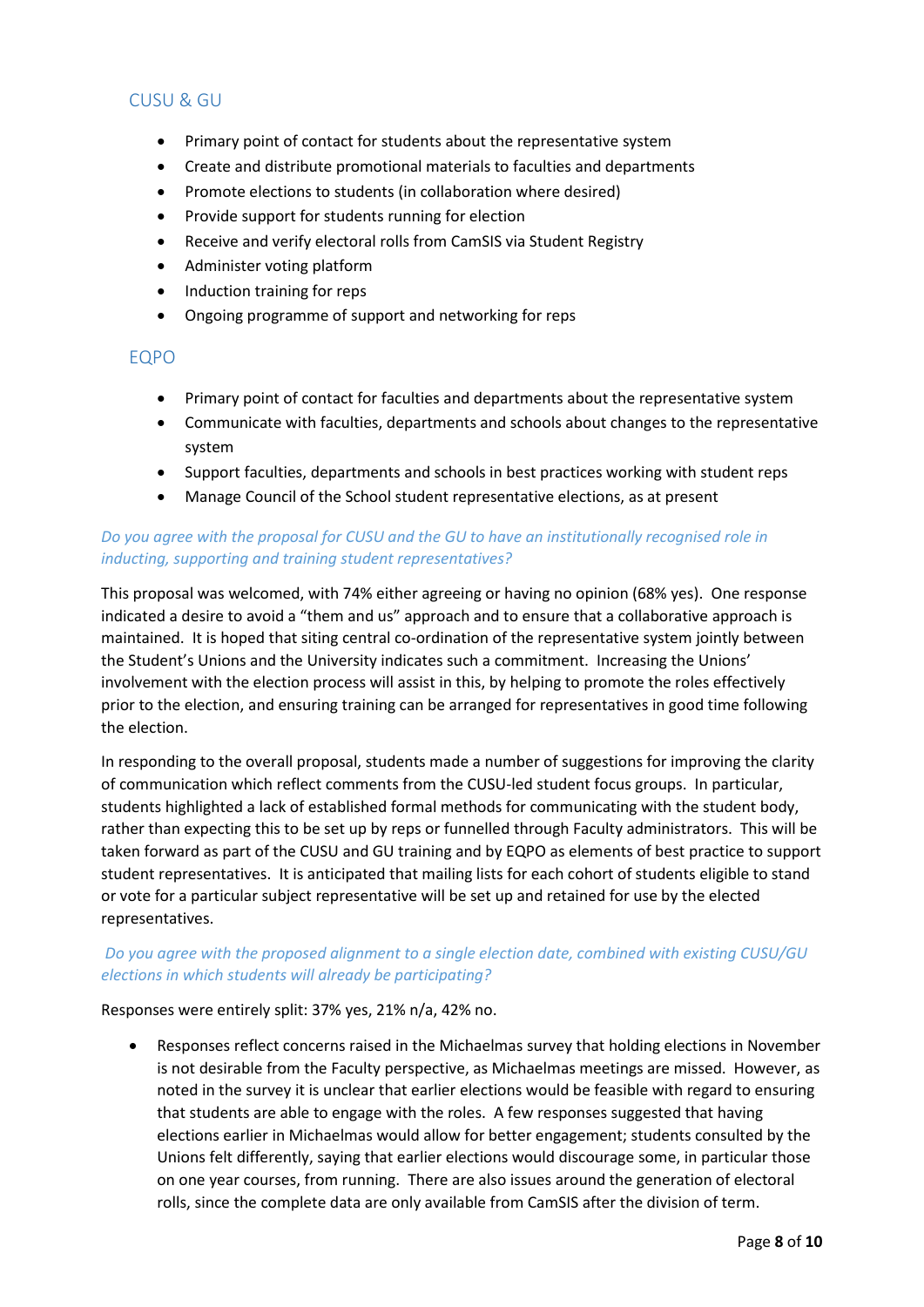- There was support for a longer window of voting to increase participation. This would be the intention under the proposals, as is the case for current SU administered elections.
- There was general support for the idea of single time for elections, with some exceptions.

We therefore propose to establish a single window for elections in the second half of the Michaelmas Term, noting that the proposal to bring together administration of the elections would make it easier to change the timing in future if desired. This process would be kept under review. As noted above, the proposal does not restrict those areas wishing to arrange informal representative roles earlier in the Term.

# <span id="page-8-0"></span>**Timescale**

If these recommendations are approved, Regulation changes as summarised below will be proposed by Grace; if unopposed, these will take effect from 1 October 2019. Over the summer, EQP will contact each Faculty Board to agree the appropriate list of subject representatives; this list will be published in the Reporter at the start of October. This Notice will also include the proposed date for election and close of nominations.

CUSU and the GU will provide promotional materials, as at present, circulated by mid-October.

The Student Registry will provide CUSU/GU with the electoral roll on 10 November. CUSU and the GU will then allocate eligible students to subject representative roles in line with the published Notice.

Voting will take place in mid-November, in line with the published Notice.

## <span id="page-8-1"></span>Proposed changes to Regulations

- 1. Changing 1(f) of the [General Regulations](https://www.admin.cam.ac.uk/univ/so/2018/chapter09-section3.html#genregs) governing the Constitution of Faculty Boards, to reference subject representatives instead of students in the Faculty.
- 2. Changing Regulation 2 of the General Regulations so as to remove the upper limit on student members and institute a minimum of two.
- 3. Changing Regulation 1 of the [Classes of Faculty Board Membership, Elections and Periods of](https://www.admin.cam.ac.uk/univ/so/2018/chapter09-section3.html#heading2-1)  [Office](https://www.admin.cam.ac.uk/univ/so/2018/chapter09-section3.html#heading2-1) so as to remove the specified numbers in class (f) from the table in Schedule I, and to permit each Faculty Board to determine an appropriate number in line with Regulation 2 of the General Regulations.
- 4. Changing Regulation 9 of the Classes of Faculty Board Membership, Elections and Periods of Office so as to draw members in class (f) from the subject representatives elected in accordance with the Election of Student Subject Representatives.
- 5. Changing the Regulations governing the [Election of Student Members of Faculty Boards](https://www.admin.cam.ac.uk/univ/so/2018/chapter09-section3.html#heading2-2) and other Bodies as follows:
	- a. Amending the title of this section to "Election of Student Subject Representatives";
	- b. Assigning responsibility for these elections to CUSU/GU within their overall electoral scheme;
	- c. Defining available subject representative roles and the courses which map to each role by Notice, published by CUSU/GU by 20 October each year;
	- d. Electoral rolls will continue to be centrally generated but will be provided to CUSU/GU in line with existing CUSU/GU roll dates at the Division of Michaelmas Term;
	- e. The Returning Officer will be nominated by CUSU/GU;
	- f. Amending the [Rules by the General Board](https://www.admin.cam.ac.uk/univ/so/2018/chapter09-section3.html#heading3-6) in accordance with Regulation 11 so as to:
		- i. represent the subject scheme;
		- ii. remove the restriction on standing for more than one body;